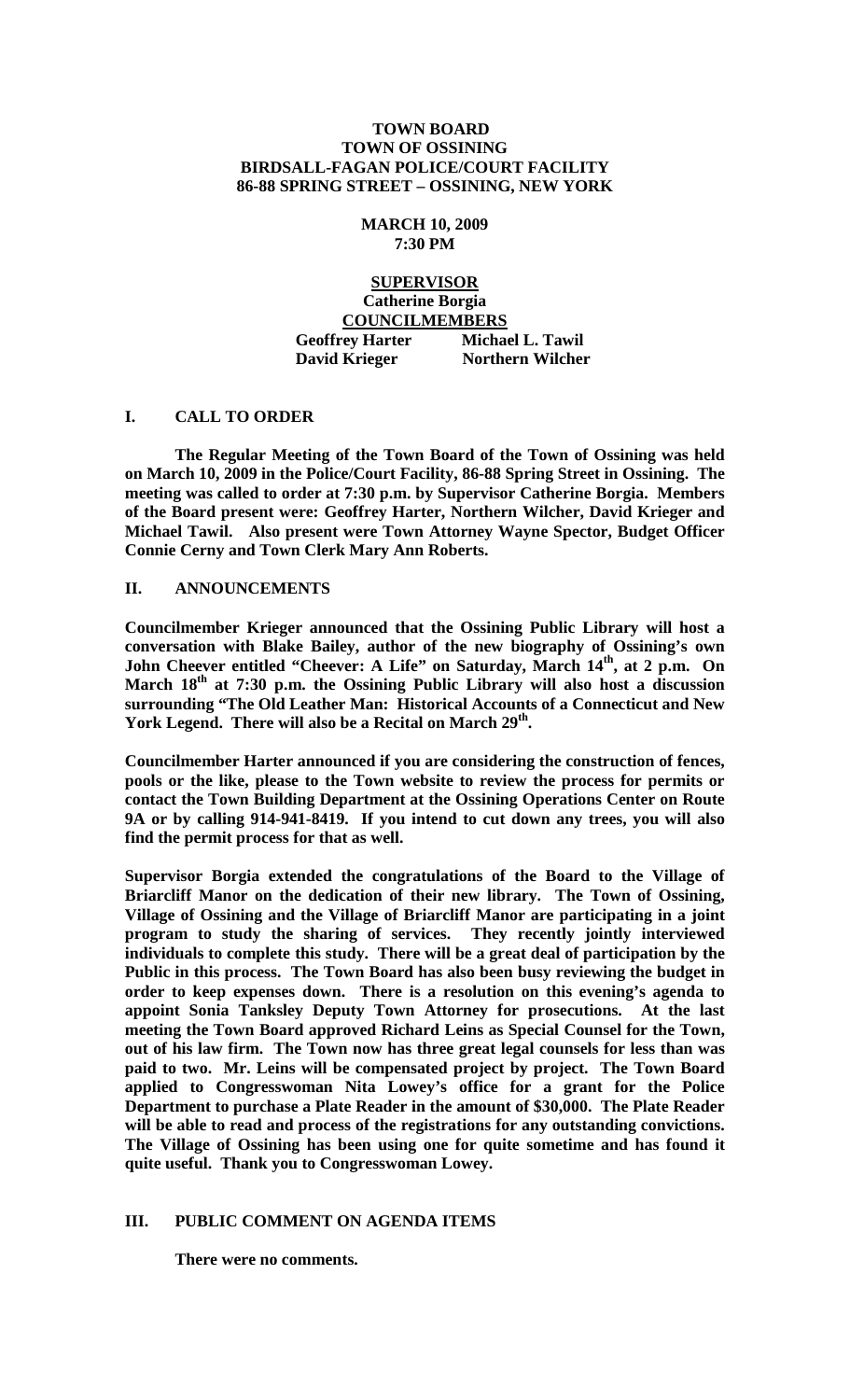### **IV. BOARD RESOLUTIONS**

#### **A. Approval of Minutes – February 24, 2009**

**Councilmember Krieger moved and it was seconded by Councilmember Tawil that the following resolution be approved:**

**Resolved, that the Town Board of the Town of Ossining hereby approves the Minutes of the February 24, 2009 Regular Meeting as presented.**

#### **Motion Carried: Unanimously**

#### **B. Approval of Voucher Detail Report**

**Councilmember Harter moved and it was seconded by Councilmember Krieger that the following resolution be approved:**

**Resolved, that the Town Board of the Town of Ossining hereby approves the Voucher Detail Report dated March 10, 2009 in the amount of \$256,350.08 for 2009 and \$18,953.39 for 2008.**

### **Motion Carried: Unanimously**

### **C. Calling for a Public Hearing on the Application for a Cabaret License for The Tuscan Grille, 518 North State Road, Briarcliff Manor**

**Councilmember Wilcher moved and it was seconded by Councilmember Krieger that the following resolution be approved:**

**Resolved, that the Town Board of the Town of Ossining hereby calls for a Public Hearing to be held on Tuesday, March 24, 2009 at 7:30 p.m. in the Police/Court Facility, 86-88 Spring Street in Ossining, in the matter of the application of The Tuscan Grille, 518 North State Road, Briarcliff Manor, for a Cabaret License for 2009.**

**Motion Carried: Unanimously**

### **D. Referring a Proposed Site Plan and Rezoning application by Dr. Yosef Haroush to the Planning Board for Report and Recommendation**

**Councilmember Harter moved and it was seconded by Councilmember Tawil that the following resolution be approved:**

**Whereas, Dr. Yosef Haroush has submitted an application for a proposed site plan to the Town Planning Board and a Zoning Map amendment to the Town Board in order to relocate an Animal Health Center from 438 North State Road to 513 North State Road; and**

**Whereas, Dr. Haroush is requesting a Zoning Map amendment changing the eastern half of the property at 513 North State Road from Residential to General Business Use; the property being more particularly described as Section 90.19, Block 2, Lot 8 ; and**

**Whereas, Section 200-52, Zoning, of the Town of Ossining Code requires that a proposed amendment to the Zoning Map shall be referred by the Town Board to the Planning Board for a report and recommendation;**

**Now, Therefore Be it Resolved, that the Town Board of the Town of Ossining hereby refers the proposed Zoning Map amendment application to the Planning Board for report and recommendation.**

**Motion Carried: Unanimously**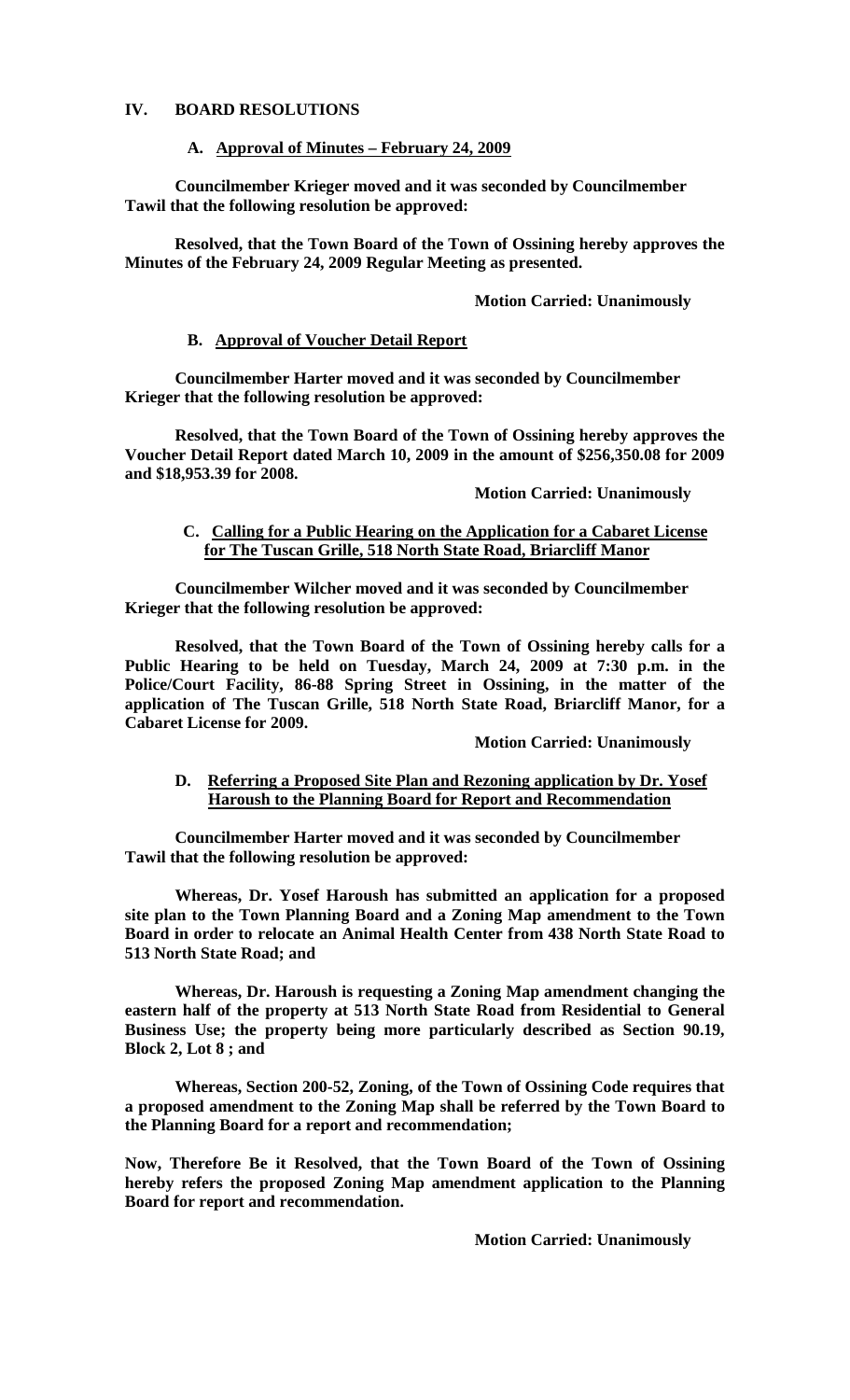### **E. Appointment - Deputy Town Attorney for Prosecutions**

**Councilmember Tawil moved and it was seconded by Councilmember Wilcher that the following resolution be approved:**

**Resolved, that the Town Board of the Town of Ossining hereby appoints Sonia M. Tanksley to the position of Deputy Town Attorney for prosecutions at a salary of \$18,000 effective March 1, 2009. The probationary period shall be a minimum of twelve (12) weeks to a maximum of fifty-two (52) weeks. The 2009 salary shall be prorated.**

#### **Motion Carried: Unanimously**

### **F. Police Department – Meeting Room/Building Use Policy**

**Councilmember Harter moved and it was seconded by Councilmember Wilcher that the following resolution be approved:**

**Resolved, that the Town Board of the Town of Ossining hereby adopts the Police Department Meeting Room/Building Use Policy, dated March 10, 2009, to be available for use by responsible residents, organizations (not-for-profit and for profit) and associations. A copy of the policy is on file in the Town Clerk's Office. The fees set forth in the policy will be added to the Town's Fee Schedule.**

**Motion Carried: Unanimously**

### **V. MONTHLY REPORTS – February, 2009**

**Councilmember Wilcher moved and it was seconded by Councilmember Tawil that the Reports for the Month of February, 2009 from Town Clerk, Building Inspector and Police Department be received and filed.**

### **Motion Carried: Unanimously**

### **VI. VISITOR RECOGNITION**

**Ellen Kahan, Ganung Drive, stated that the Zoning Board of Appeals has held over the meeting pertaining to 25 Studio Hill and the attorney representing this location stated that if the Zoning Board of Appeals grants this variance, the property will be of conforming use. Town Attorney Wayne Spector stated that he believed that the terminology was incorrectly stated as it is still a non-conforming use. Mrs. Kahan stated that the property owner was now looking to have overnight guests. The Town needs to look into this very careful as no financial hardship has been proven. Mr. Spector stated that it was not proper for this conversation to be taking place at this time due to the fact that it is an open case before the Town Zoning Board of Appeals. Councilmember Tawil also stated that it was inappropriate for this discussion to be taking place as it is actively before the Zoning Board. Mrs. Kahan requested that there should be a number of items changed in the Zoning Law namely Cabaret be is added. Noise should be kept indoors. Supervisor Borgia requested that she put her zoning change suggestions in writing and present them to the Board.**

**Bill Jaenike, Morningside Drive, questioned whether the 2009 Budget had already been adopted by the Town. Supervisor Borgia responded that it had been but the Town Board is reviewing the documents again to try and cut back further. He questioned whether a Commercial Development Analysis had been done. Councilmember Harter recommended that the best place to get some of the information he is requesting is in the Office of the Assessor. Supervisor Borgia also suggested that Mr. Jaenike come in to her office and she would attempt to assemble other information he required. He was also invited to attend the Work Session following the Legislative Meeting to further look at other budget items.**